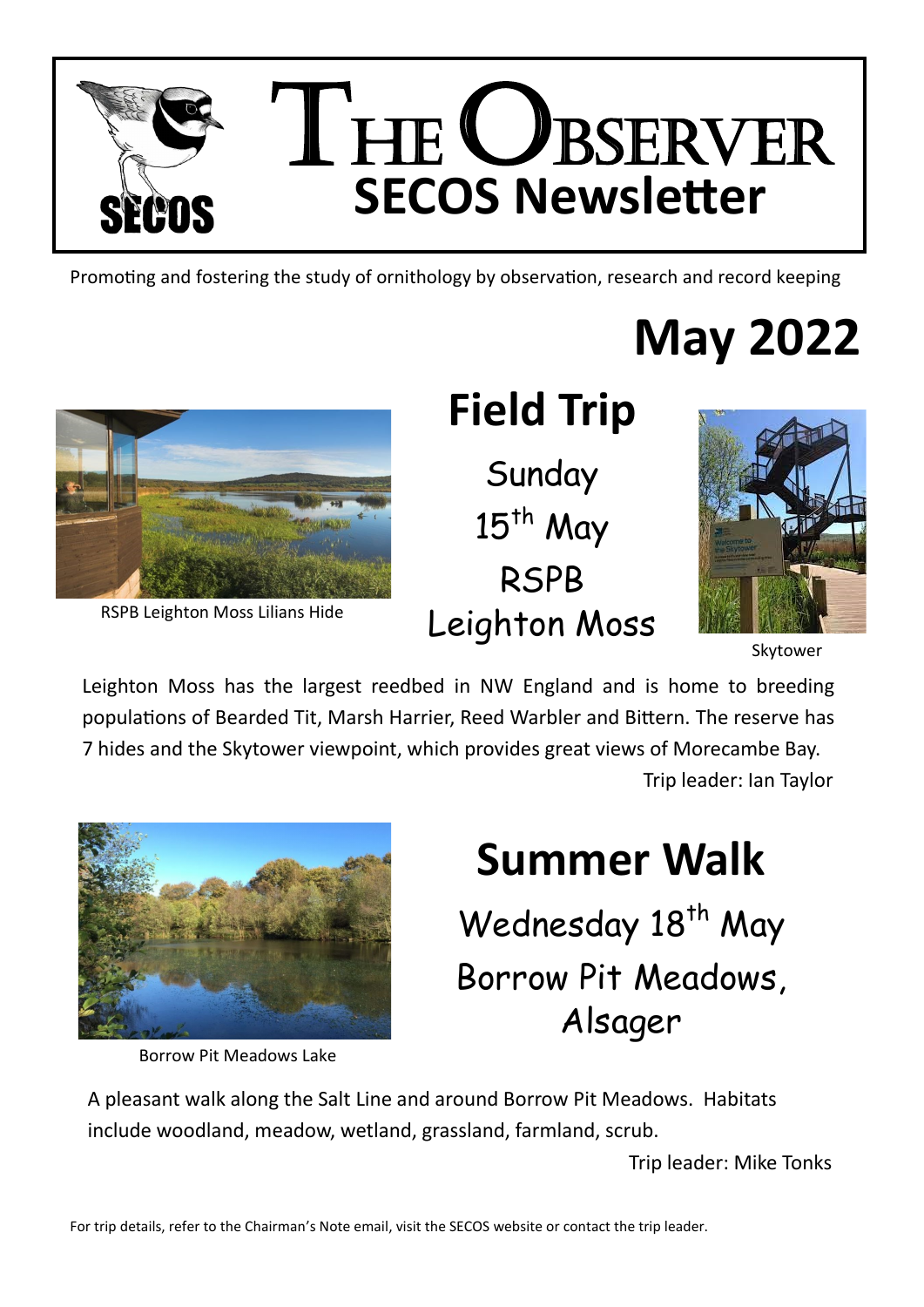### Sightings - April

#### **Highlights**(first reports this month)

1<sup>st</sup> Little Ringed Plover; Great White Egret, Green Sandpiper, Yellow-legged Gull, Kingfisher; 4<sup>th</sup> Dipper, Brambling; 5<sup>th</sup> Common Scoter; 6<sup>th</sup> Sandwich Tern; 9<sup>th</sup> Mediterranean Gull; 11<sup>th</sup> Red Kite, Yellow Wagtail; 12<sup>th</sup> Redstart; 13<sup>th</sup> Reed Warbler; 14<sup>th</sup> Sedge Warbler, Whitethroat; 15<sup>th</sup> Tree Pipit; 16<sup>th</sup> Grasshopper Warbler, Pied Flycatcher, ; 17<sup>th</sup> Black-necked Grebe, Barn Owl; 18<sup>th</sup> Little Owl, Yellowhammer; 19<sup>th</sup> Western Yellow Wagtail (Blue-headed), Green Woodpecker; 21<sup>st</sup> Greenshank, Black Kite (a Sandbach Flashes first!); 22<sup>nd</sup> Lesser Whitethroat, Hobby ; 23<sup>rd</sup> Whimbrel; 24<sup>th</sup> Arctic Tern, Ring Ouzel, ; 28<sup>th</sup> Bar-tailed Godwit, Garden Warbler, Stonechat; 29<sup>th</sup> Swift

**EHF/PHF**

| <b>Wildfowl</b>    | <b>Count</b>         |
|--------------------|----------------------|
| Shelduck           | Regular, max 38      |
| Wigeon             | Max 10               |
| Teal               | Regular, max 34      |
| Mallard            | Regular, max 91      |
| Shoveler           | Max 7                |
| <b>Tufted Duck</b> | Max 4                |
| Goosander          | Max 5                |
| Canada Goose       | Max <sub>12</sub>    |
| G C Grebe          | Regular, max 3       |
| B-n Grebe          | $1,17^{\mathsf{th}}$ |
| Coot               | Regular, max 11      |
| Moorhen            | Max 6                |
| Mute Swan          | Max 2                |

| <b>Waders</b>              | <b>Count</b>                                 |
|----------------------------|----------------------------------------------|
| Oystercatcher              | Regular, max 4                               |
| <b>L Ringed Plover</b>     | Regular, max 7                               |
| <b>Ringed Plover</b>       | $3, 24^{th}$                                 |
| Lapwing                    | Max 1                                        |
| Snipe                      | 1, 21st & 25 <sup>th</sup>                   |
| <b>Black-tailed Godwit</b> | Regular, max 15                              |
| <b>Bar-tailed Godwit</b>   | $1,28^{th}$                                  |
| Curlew                     | $1, 26^{th}$                                 |
| Whimbrel                   | $1, 23^{rd}$                                 |
| <b>Greenshank</b>          | 1, 21 <sup>st</sup> -24th + 28 <sup>th</sup> |
| Common Sandpiper           | Regular, max 2                               |
| <b>Green Sandpiper</b>     | Max 2                                        |



**Little Ringed Plover** - Dennis Swaby

| <b>Raptors &amp; Owls Count</b> |                         |
|---------------------------------|-------------------------|
| Peregrine                       | $1, 25^{\text{th}}$     |
| <b>Buzzard</b>                  | Max 6, 15 <sup>th</sup> |
| <b>Red Kite</b>                 | $1, 17$ <sup>th</sup>   |
| <b>Black Kite</b>               | $1, 21^{st}$            |



| <b>Gulls &amp; Terns</b>  | <b>Count</b>                   |
|---------------------------|--------------------------------|
| <b>Mediterranean Gull</b> | $1, 9^{th}$                    |
| <b>Black-headed Gull</b>  | Max 17                         |
| Lesser Black-b Gull       | Max 29                         |
| <b>Herring Gull</b>       | Max 45                         |
| <b>Yellow-legged Gull</b> | $1, 3^{rd}$                    |
| Great Black-b Gull        | Max 2                          |
| Common Tern               | $1, 27^{th}$ -30 <sup>th</sup> |
| <b>Arctic Tern</b>        | $3, 24^{\text{th}}$            |



**Whitethroat** - Dennis S

| <b>Herons &amp; Egrets</b> | <b>Count</b>     |
|----------------------------|------------------|
| <b>Grey Heron</b>          | Max <sub>3</sub> |
| <b>Great White Egret</b>   | Max <sub>2</sub> |

**EHF/PHF: Western Yellow Wagtail (Blue-headed)**, Kingfisher, Yellow Wagtail, Dunlin, Green Woodpecker, **Ring Ouzel**, **Swift FFF:** Whitethroat **GF: Garden Warbler MGT: Barn Owl**, **Stonechat**, Whitethroat

**RF: Sand Martin**, **Black-necked Grebe**, Grasshopper Warbler, Lesser Whitethroat

**WLF: Swallow**, **Reed Warbler**, Tawny Owl

PHF = Pump House Flash RF = Railway Flash WLF = Watch Lane Flash

EHF = Elton Hall Flash FFF = Fields Farm Flash GF = Groby Flash MGT = Maw Green Tip

**Blue text** indicates place first seen. Underline indicates high flock count (see Feb 2020 Newsletter, page 8). Regular means 4+ days per month.